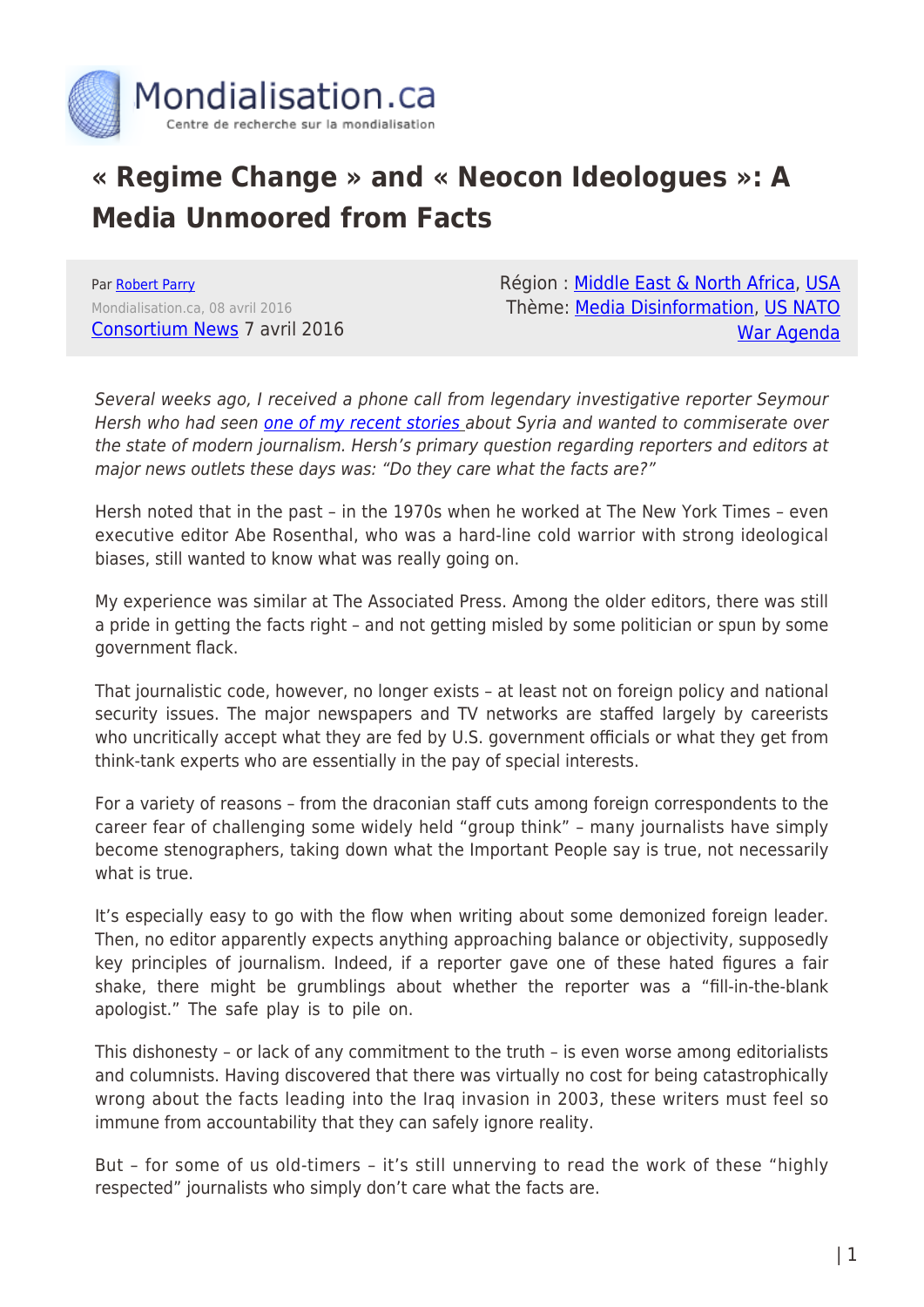For instance, the establishment media has been striking back ferociously against President Barack Obama's apostasy in a series of interviews **[published](http://www.theatlantic.com/magazine/archive/2016/04/the-obama-doctrine/471525/)** in The Atlantic, in which he defends his decision not to bomb the Syrian government in reaction to a mysterious sarin gas attack outside Damascus on Aug. 21, 2013.



Image: Washington Post's editorial page editor Fred Hiatt.

Though The Atlantic article was posted a month ago, the media fury is still resonating and reverberating around Official Washington, with Washington Post editorial-page editor Fred Hiatt penning the latest condemnation of Obama's supposed fecklessness for not enforcing his "red line" on chemical-weapon use in Syria by bombing the Syrian military.

Remember that in 2002-03, Hiatt penned Post editorials that reported, as "flat fact," that Iraq possessed hidden stockpiles of WMD – and [he suffered not a whit](https://consortiumnews.com/2013/03/19/why-wposts-hiatt-should-be-fired/) for being horribly wrong. More than a dozen years later, Hiatt is still the Post's editorial-page editor – one of the most influential jobs in American journalism.

On Thursday, Hiatt [reported](https://www.washingtonpost.com/opinions/obama-destroyed-syrians-glimmer-of-hope-that-america-would-intervene/2016/04/06/1dea7e52-fb80-11e5-9140-e61d062438bb_story.html) as flat fact that Syria's "dictator, Bashar al-Assad, killed 1,400 or more people in a chemical gas attack," a reference to the 2013 sarin atrocity. Hiatt then lashed out at President Obama for not punishing Assad and – even worse – for showing satisfaction over that restraint.

Citing The Atlantic interviews, Hiatt wrote that Obama "said he had been criticized because he refused to follow the 'playbook that comes out of the foreign-policy establishment,' which would have counseled greater U.S. intervention." Hiatt was clearly disgusted with Obama's pusillanimous choice.

The No 'Slam Dunk' Warning

But what Hiatt and other neocon columnists consistently ignore from The Atlantic article is the disclosure that Director of National Intelligence James Clapper informed Obama that U.S. intelligence analysts doubted that Assad was responsible for the sarin attack.

Clapper even used the phrase "slam dunk," which is associated with the infamous 2002 pledge from then-CIA Director George Tenet to President George W. Bush about how "slam dunk" easy it would be to make the case that Iraq was hiding WMD. More than a decade later, brandishing that disgraced phrase, Clapper told Obama that it was not a "slam dunk" that Assad was responsible for the sarin attack.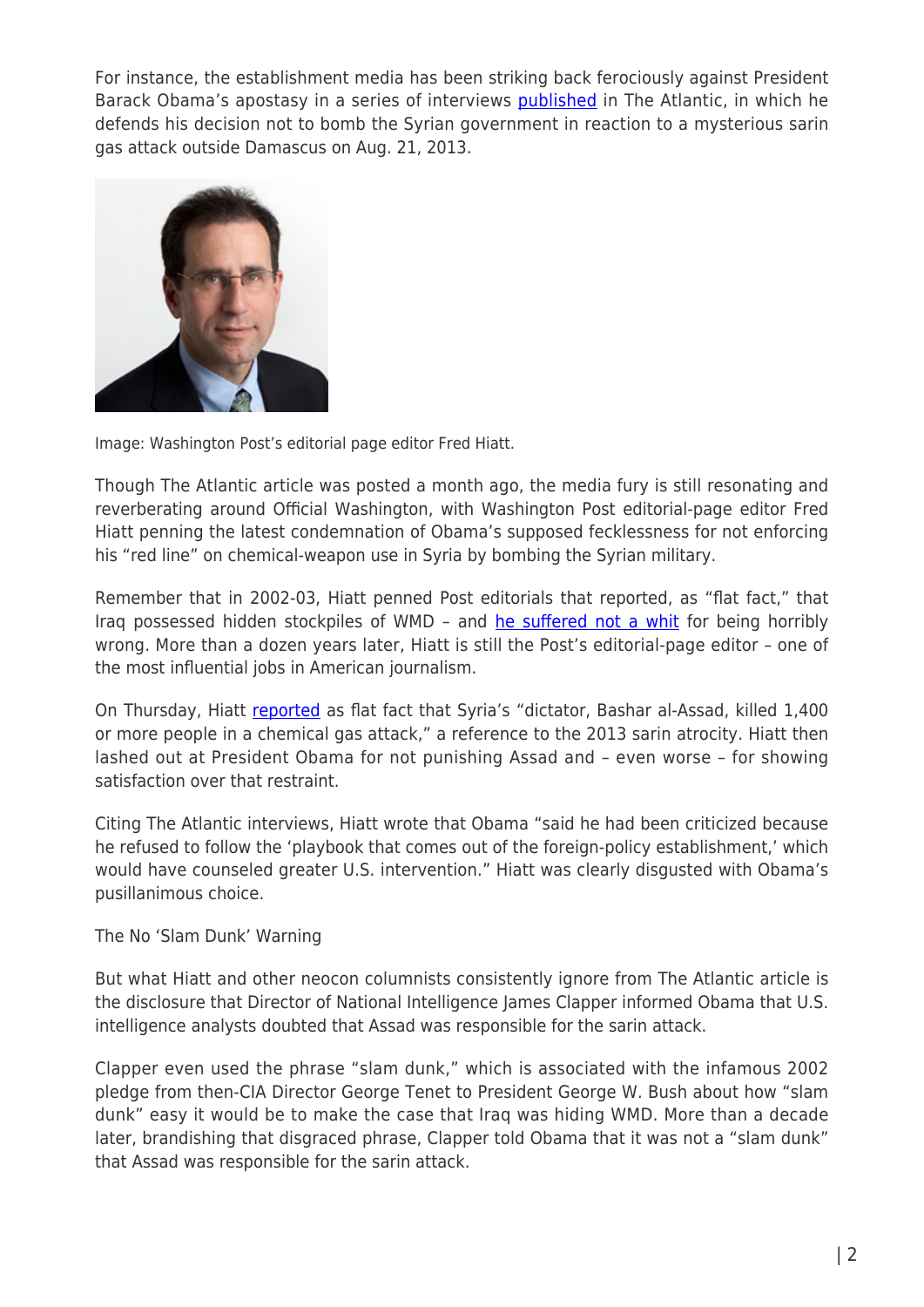

Image: President George W. Bush and Vice President Dick Cheney receive an Oval Office briefing from CIA Director George Tenet. Also present is Chief of Staff Andy Card (on right). (White House photo)

In other words, Obama's decision not to bomb Assad's military was driven, in part, by the intelligence community's advice that he might end up bombing the wrong people. Since then, evidence has built up that [radical jihadists opposed to Assad](https://consortiumnews.com/2014/04/06/was-turkey-behind-syrian-sarin-attack/) staged the sarin attack as a provocation to trick the U.S. military into entering the war on their side.

But those facts clearly are not convenient to Hiatt's neocon goal – i.e., how to get the United States into another Mideast "regime change" war – so he simply expunges the "slam dunk" exchange between Clapper and Obama and inserts instead a made-up "fact," the flat-fact certainty of Assad's guilt.

Hiatt's assertion of the death toll – as "1,400 or more people" – is also dubious. Doctors on the ground in Damascus placed the number of dead at several hundred. The 1,400 figure was essentially manufactured by the U.S. government using a dubious methodology of counting bodies shown on "social media," failing to take into account the question of whether the victims died as a result of the Aug. 21, 2013 incident.

Relying on "social media" for evidence is a notoriously unreliable practice, since pretty much anyone can post anything on the Internet. And, in the case of Syria, there are plenty of interest groups that have a motive to misidentify or even fabricate images for the purpose of influencing public opinion and policy. There is also the Internet's vulnerability as a devil's playground for professional intelligence services.

But Hiatt is far from alone in lambasting Obama for failing to do what All the Smart People of Washington knew he should do: bomb, bomb, bomb Assad's forces in Syria – even if that might have led to the collapse of the army and the takeover of Damascus by Al Qaeda's Nusra Front and/or the Islamic State.

Nationally syndicated columnist Richard Cohen, [another Iraq War cheerleader](https://consortiumnews.com/2015/12/30/is-wps-cohen-dumbest-columnist/) who suffered not at all for that catastrophe, accused Obama of "hubris" for taking pride in his decision not to bomb Syria in 2013 and then supposedly basing his foreign policy on that inaction.

"In an odd way, Obama's failure to intervene in Syria or to enforce his stated 'red line' there has become the rationale for an entire foreign policy doctrine – one based more on hubris than success," wrote Cohen in [a column](https://www.washingtonpost.com/opinions/instead-of-a-foreign-policy-that-regulates-hubris-obama-demonstrates-his-own/2016/04/04/d6bb3860-fa89-11e5-886f-a037dba38301_story.html) on Tuesday.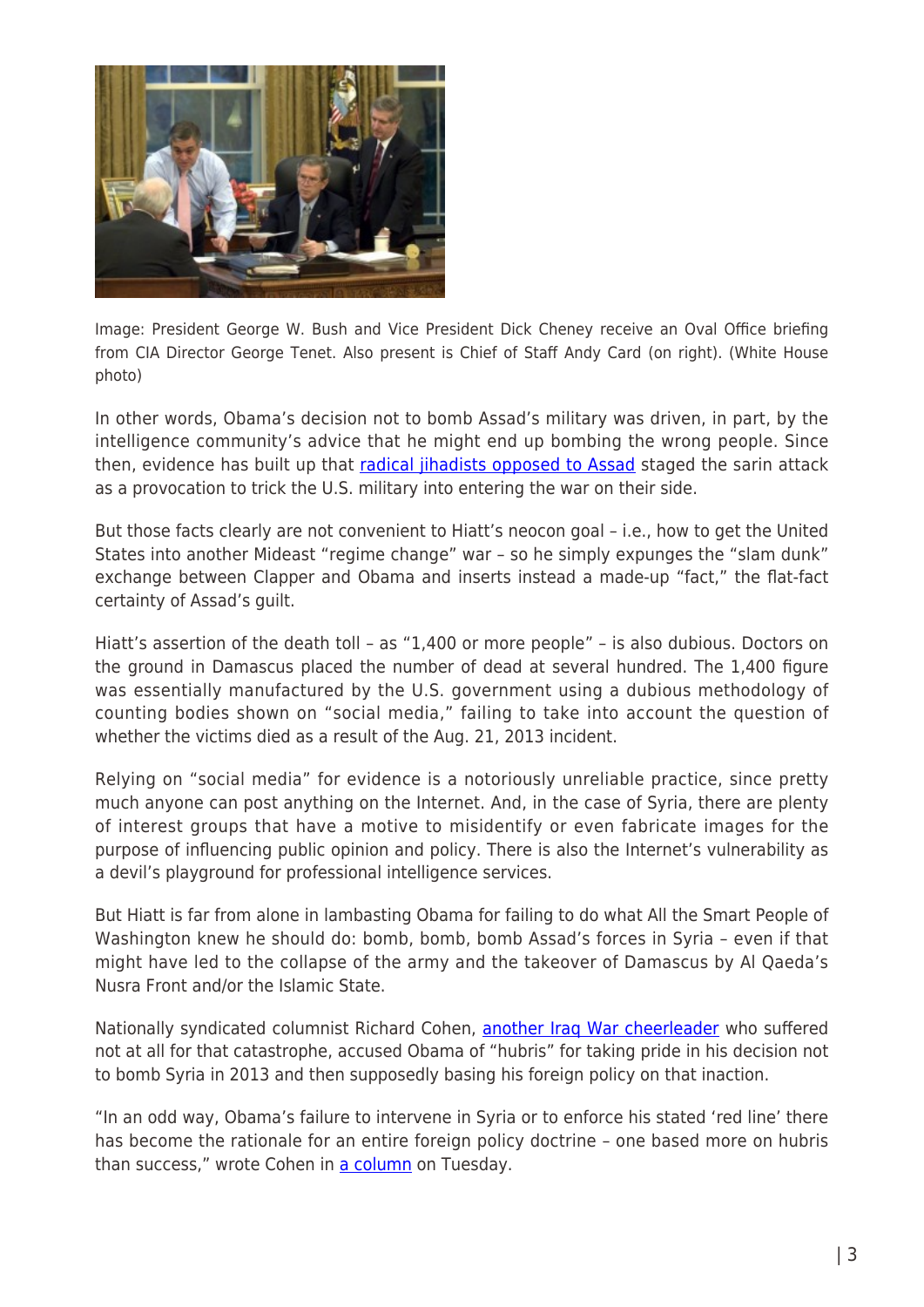

Image: President Barack Obama shakes hands with U.S. troops at Bagram Airfield in Bagram, Afghanistan, Sunday, May 25, 2014. (Official White House Photo by Pete Souza)

Note how Cohen – like Hiatt – fails to mention the relevant fact that DNI Clapper warned the President that the intelligence community was unsure who had unleashed the sarin attack or whether Assad had, in fact, crossed the "red line."

Cohen also embraces the conventional wisdom that Obama was mistaken not to have intervened in Syria, ignoring the fact that Obama did, in violation of international law, authorize arming and training of thousands of Syrian rebels to violently overthrow the Syrian government, with many of those weapons (and recruits) falling into the hands of terror groups, such as Al Qaeda's Nusra Front. [See Consortiumnews.com's ["Climbing into Bed](https://consortiumnews.com/2015/05/02/climbing-into-bed-with-al-qaeda/) [with Al Qaeda.](https://consortiumnews.com/2015/05/02/climbing-into-bed-with-al-qaeda/)"]

## Neocon Ideologues

So, it appears that these well-regarded geniuses don't appreciate the idea of ascertaining the facts before charging off to war. And there's a reason for that: many are neocon ideologues who reached their conclusion about what needs to be done in the Middle East – eliminate governments that are troublesome to Israel – and thus they view information as just something to be manipulated to manipulate the public.

This thinking stems from the 1990s when neocons combined their recognition of America's unmatched military capabilities – as displayed in the Persian Gulf War in 1990-91 and made even more unchallengeable with the collapse of the Soviet Union in 1991– with Israel's annoyance over inconclusive negotiations with the Palestinians and security concerns over Lebanon's Hezbollah militia.

The new solution to Israel's political and security problems would be "regime change" in countries seen as aiding and abetting Israel's enemies. The strategy came together among prominent U.S. neocons working on Benjamin Netanyahu's 1996 campaign for Israeli prime minister.

Rather than continuing those annoying negotiations with the Palestinians, Netanyahu's neocon advisers — including Richard Perle, Douglas Feith, David Wurmser and Mevray Wurmser — advocated a new approach, called "A Clean Break: A New Strategy for Securing the Realm."

The "clean break" sought "regime change" in countries supporting Israel's close-in enemies, whether Iraq under Saddam Hussein, Syria under the Assad dynasty or Iran, a leading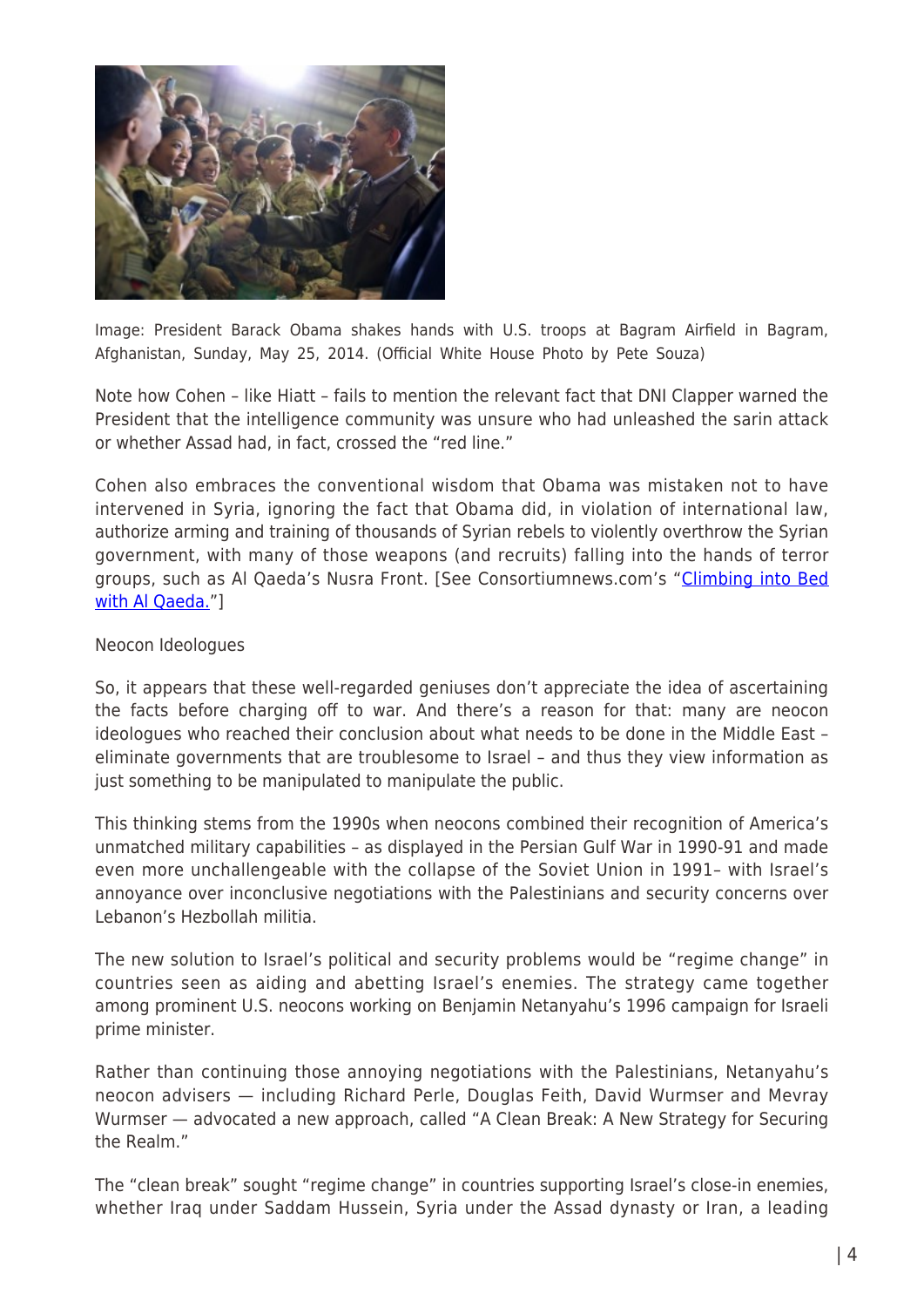benefactor of Syria, Hezbollah and Hamas.

Two years later, in 1998, the neocon Project for the New American Century called for a U.S. invasion of Iraq. PNAC was founded by neocon luminaries William Kristol and Robert Kagan. [See Consortiumnews.com's "[The Mysterious Why of the Iraq War.](https://consortiumnews.com/2013/03/20/the-mysterious-why-of-the-iraq-war/)"]

After George W. Bush became president and the 9/11 attacks left the American people lusting for revenge, the pathway was cleared for implementing the "regime change" agenda, with Iraq still at the top of the list although it had nothing to do with 9/11. Again, the last thing the neocons wanted was to inform the American people of the real facts about Iraq because that might have sunk the plans for this war of choice.

Thus, the American public was consistently misled by both the Bush administration and the neocon-dominated mainstream media. The Post's Hiatt, for instance, was out there regularly reporting Iraq's WMD threat as "flat fact."

After the U.S. invasion of Iraq in March 2003 and months of fruitless searching for the promised WMD caches, Hiatt finally acknowledged that the Post should have been more circumspect in its confident claims about the WMD. "If you look at the editorials we write running up [to the war], we state as flat fact that he [Saddam Hussein] has weapons of mass destruction," Hiatt said in an interview with the Columbia Journalism Review. "If that's not true, it would have been better not to say it." [CJR, March/April 2004]

Yet, Hiatt's supposed remorse didn't stop him and the Post editorial page from continuing its single-minded support for the Iraq War — and heaping abuse on war critics, such as former U.S. Ambassador Joe Wilson who challenged President Bush's claims about Iraq seeking yellowcake uranium from NIger.

The degree to which the neocons continue to dominate the major news outlets, such as The Washington Post and The New York Times, is demonstrated by the lack of virtually any accountability on the journalists who misinformed their readers about an issue as consequential as the war in Iraq.

And, despite the disaster in Iraq, the neocons never cast aside their "clean break" playbook. After Iraq, the "regime change" strategy listed Syria next and then Iran. Although the neocons suffered a setback in 2008 with the election of Iraq War opponent Barack Obama, they never gave up their dreams.



Image: Former Secretary of State Hillary Clinton addressing the AIPAC conference in Washington D.C. on March 21, 2016. (Photo credit: AIPAC)